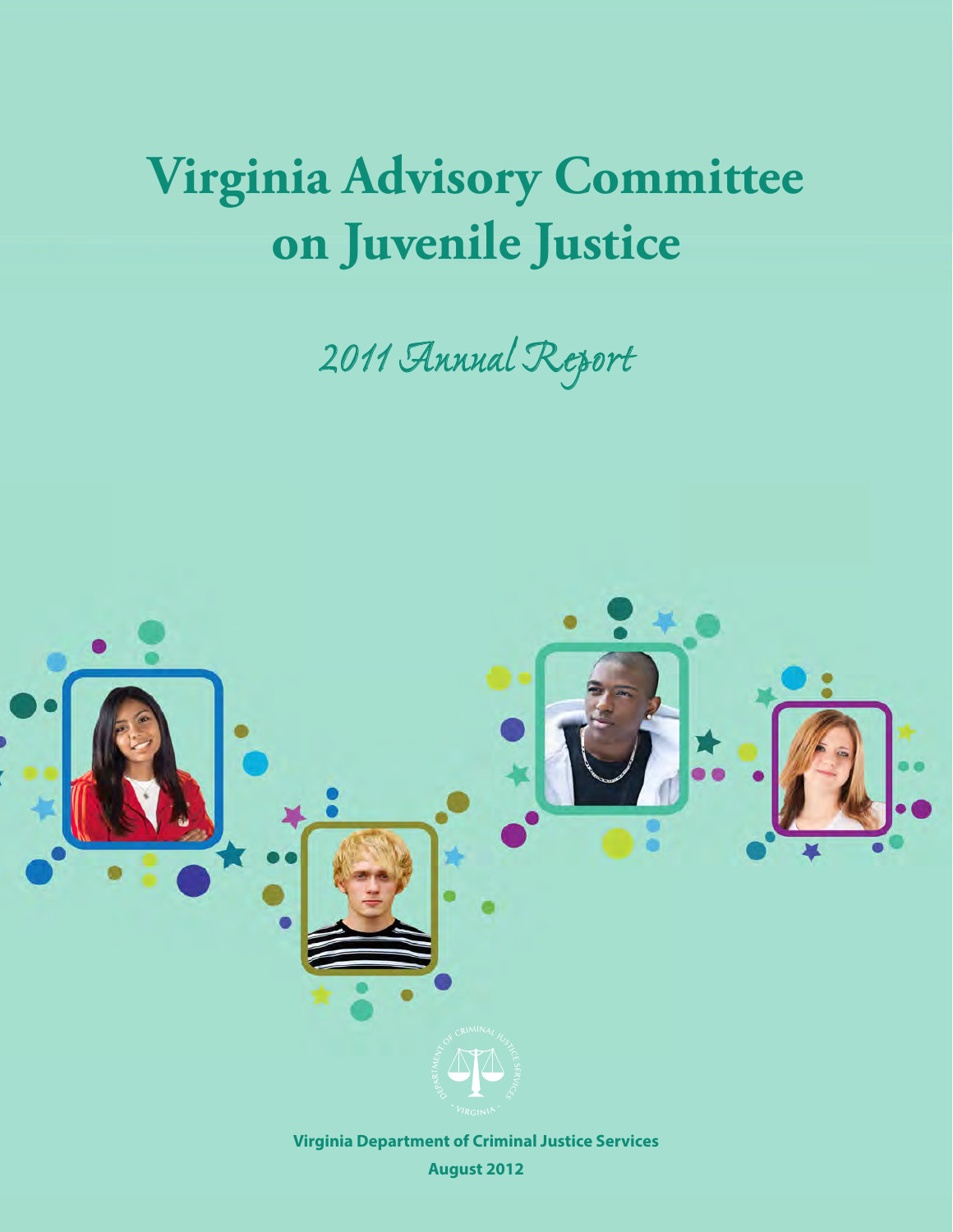## Table of Contents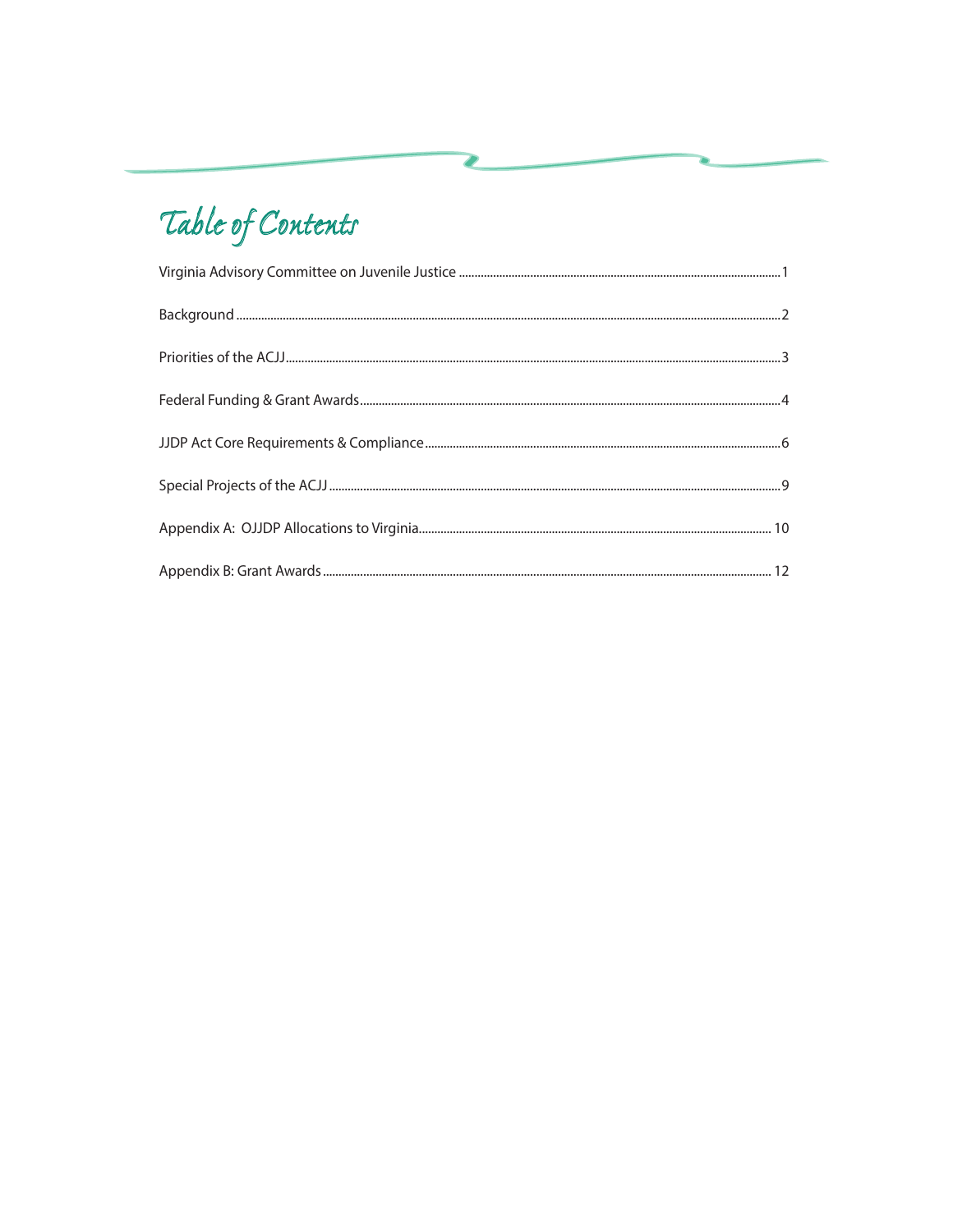### *Virginia Advisory Committee on Juvenile Justice Members*

### *Governor's Appointees Serving During FY2011 <sup>1</sup>*

**Mr. Chuck Brady** *Midlothian* **Judge Richard Campbell** *Richmond* **Ms. Alison Carlin** *Glen Allen* **Commonwealth's Attorney Warner D. "Dave" Chapman**  *Charlottesville* **Mr. Mark Cranfill**  *Burke* **Ms. Shaunte E. Daniel**<sup>Y</sup> *Ettrick*

**Ms. Lindsay FisherY** *Richmond*

**Mr. Matthew Geary**  *Richmond*

### **Ms. Eileen Grey (Vice-Chair)** *Alexandria* **Ms. Melissa Goemann**

*Richmond*

**Ms. Sarah Ann Haislip**<sup>Y</sup> *Henrico*

**Ms. Amanda Johnson**<sup>Y</sup> *Midlothian*

**Mayor Dwight Jones** *Richmond*

**Mr. Steven Kast** *Newport News*

**Mr. Seth Levey** *Huddleston*

**Dr. Jay W. Malcan** *Midlothian*

**Mr. Charles S. Martin** *Charlottesville*

**Sheriff Charles W. Phelps**  *Isle of Wight*

**Mr. Andrew Slater**<sup>Y</sup> *Sandston*

**Mr. Antonio Sutton**  *Norfolk*

**Mrs. Ruby G. Turner** *Richmond*

**Ms. Catherine Watts**<sup>Y</sup> *Yorktown*

**Ms. Gina E. Wood** *Alexandria*

#### *Legislative Appointees*

**The Honorable Robert B. Bell** *Virginia House of Delegates*

*Charlottesville*

**The Honorable Roscoe Reynolds** *Virginia Senate Martinsville*

#### *State Government Representatives*

#### **Mr. Martin D. Brown, Commissioner**

*Virginia Department of Social Services (Proxy: Ms. Jane B. Brown)*

#### **Dr. Patricia I. Wright, Superintendent of Public Instruction** *Virginia Department of Education*

*(Proxy: Dr. Cynthia A. Cave)* 

#### **Ms. Helivi Holland, Director**

*Virginia Department of Juvenile Justice (Proxy: Ms. Lynette Holmes and Ms. Janet Van Cuyk)*

#### **Mr. James W. Stewart, III, Commissioner** *Virginia Department of Behavioral Health and Developmental Services (Proxy: Mr. Malcolm King)*

<sup>1</sup> FY2011 as referenced here and elsewhere in this report refers to the state fiscal year beginning July 1, 2010 and ending June 30, 2011. Y identifies youth member (younger than 24 at the time of their appointment).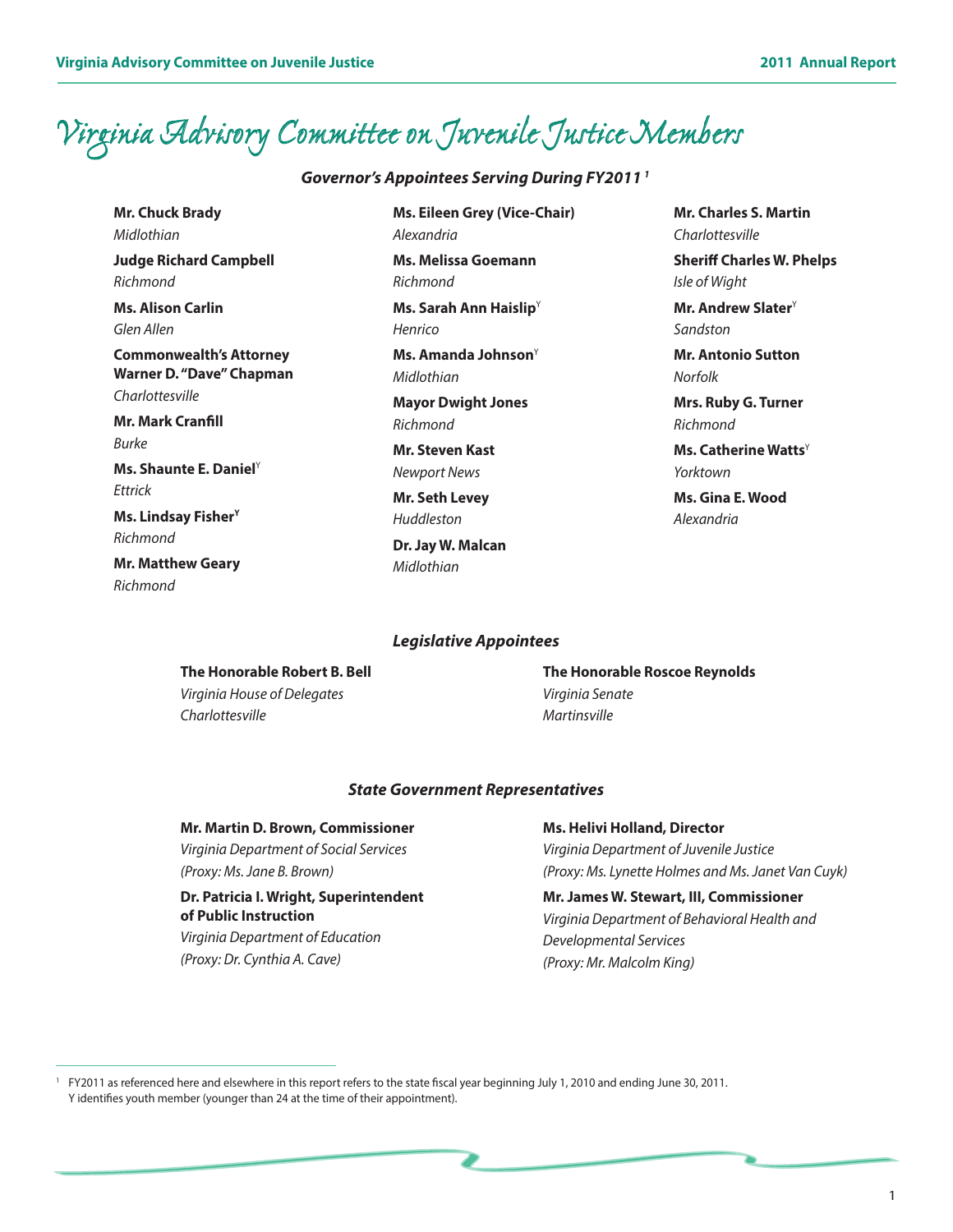### *Background*

In 1974, the U.S. Congress enacted the Juvenile Justice and Delinquency Prevention (JJDP) Act with the goal of preventing delinquency and improving the juvenile justice system for youth. Since it was first enacted, the JJDP Act has been amended several times. The Act was reauthorized in 2002 and is once again due for reauthorization. As part of the Act, Congress established the Office of Juvenile Justice and Delinquency Prevention (OJJDP) under the Office of Justice Programs, U.S. Department of Justice. A formula funding mechanism was also created whereby federal funds are funneled to states for purposes related to the JJDP Act.

The JJDP Act specifies four core requirements, sometimes referred to as "core protections", for youth who become involved in the criminal justice system. These core requirements, which are described in greater detail later in this report, include: the deinstitutionalization of status offenders, the sight and sound separation of juveniles from adult offenders, the removal of juveniles from adult jails and lockups, and addressing disproportionate minority contact within the juvenile justice system. States must comply with the four core requirements in order to receive the federal funding.

Several years later, in 1997, the U.S. Congress enacted the Juvenile Accountability Incentive Block Grant program, now known as the Juvenile Accountability Block Grant (JABG) program. The goal of this program is to reduce juvenile offending through accountability-based programs that are targeted to juvenile offenders and the juvenile justice system. Like the JJDP Act, the JABG program is administered by OJJDP and funds are funneled to states for purposes related to the program.

The JJDP Act and the JABG program include provisions for state advisory groups. The Advisory Committee on Juvenile Justice (ACJJ) serves as the state advisory group in Virginia for both the JJDP Act and the JABG program. Members of the ACJJ are appointed in accordance with the *Code of Virginia* and meet the requirements specified by the JJDP Act, as well as the JABG program. In addition to non-legislative citizen members appointed by the Governor, the *Code of Virginia* specifies the following non-voting members: the Commissioner of Behavioral Health and Developmental Services; the Commissioner of Social Services; the Director of the Department of Juvenile Justice; the Superintendent of Public Instruction; one member of the Senate Committee for Courts of Justice; and one member of the House Committee on Health, Welfare and Institutions.

Section 9.1-111 of the *Code of Virginia* tasks the ACJJ with advising and assisting the Criminal Justice Services Board, the Virginia Department of Criminal Justice Services (DCJS), local governments, and all agencies, departments, boards and institutions of the Commonwealth "on matters related to the prevention and treatment of juvenile delinquency and the administration of juvenile justice" in the Commonwealth Virginia.2 This charge includes fulfilling the mandates of the JJDP Act pursuant to 42 U.S.C. §5633, as amended.3 The *Code of Virginia*  specifically identifies the following duties and responsibilities for the ACJJ:

- 1. Review the operation of the juvenile justice system in the Commonwealth, including facilities and programs, and prepare appropriate reports;
- 2. Review statewide plans, conduct studies, and make recommendations on needs and priorities for the development and improvement of the juvenile justice system in the Commonwealth; and
- 3. Advise on all matters related to the federal Juvenile Justice and Delinquency Prevention Act of 1974 (P. L. 93-415, as amended), and recommend such actions on behalf of the Commonwealth as may seem desirable to secure benefits of that or other federal programs for delinquency prevention of the administration of juvenile justice.

In order to ensure that these duties are responsibly carried out, ACJJ members are knowledgeable in areas specific to youth such as preventing juvenile delinquency, treatment for juveniles, and the juvenile justice system. Representatives of local law enforcement, youth serving agencies, local government, judges, and others bring expertise, as well as diverse perspectives, to the ACJJ. Youth are also an essential component of the citizen make-up.

<sup>&</sup>lt;sup>2</sup> The Virginia Department of Criminal Justice Services (DCJS) is the state agency designated to receive, manage, and administer JJDP Act and JABG program funds. The Criminal Justice Services Board is the governing body of DCJS. The ACJJ reports to and submits grant funding recommendations to the Criminal Justice Services Board which has final approval authority.

<sup>&</sup>lt;sup>3</sup> Juvenile Justice and Delinquency Prevention Act of 2002, available online at <http://ojjdp.ncjrs.org/about/jjdpa2002titlev.pdf>.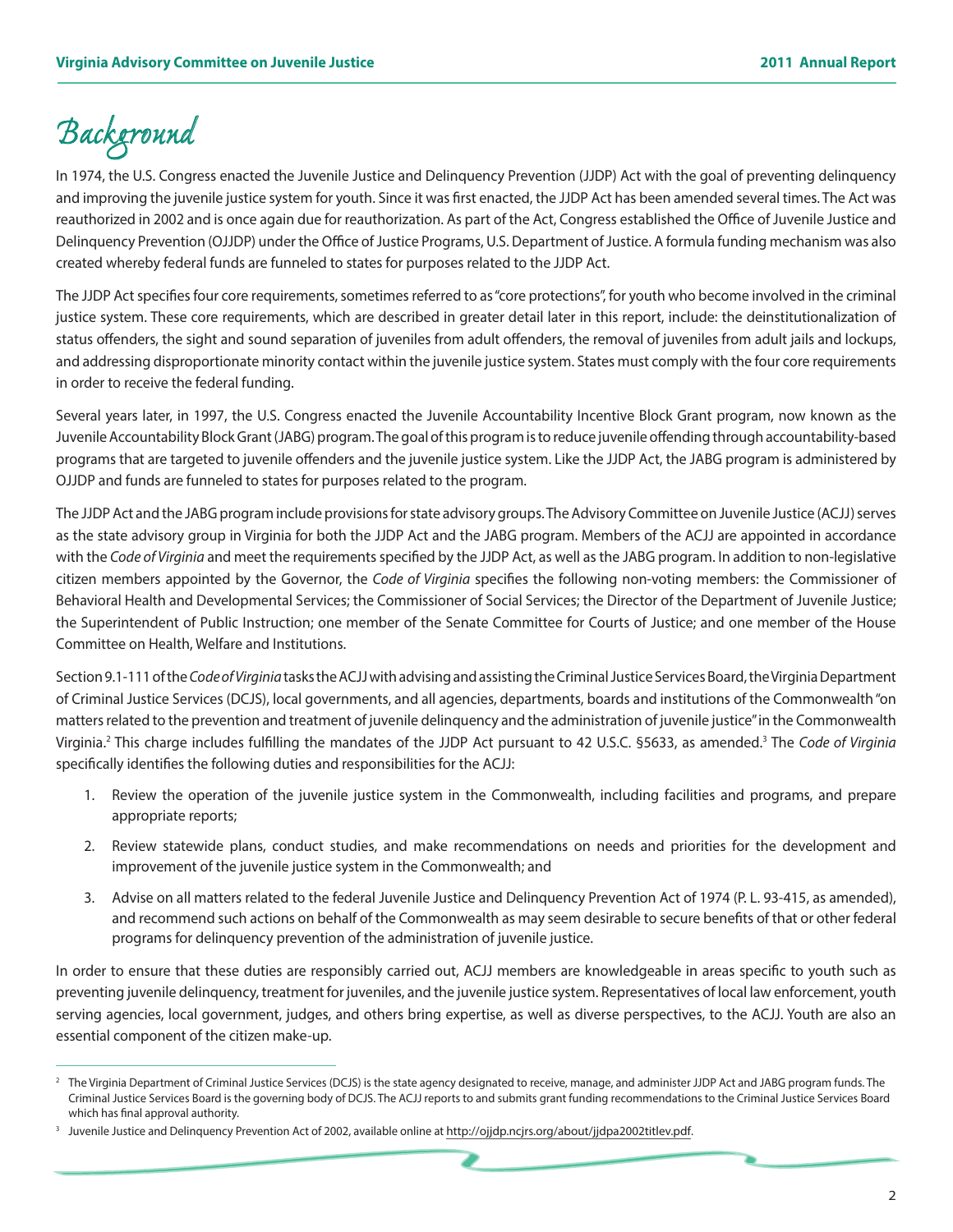### *Priorities of the ACJJ*

Each year the ACJJ makes recommendations for the development and improvement of Virginia's juvenile justice system by establishing funding priorities for the use of JJDP Act funds. The funding priorities are initially established through a strategic planning process that includes input from constituent groups, a review of state data, and information on various issues and programs.

The funding priorities are included in a published plan covering a three-year period. The priorities are reviewed and updated as needed during years two and three of the plan period. DCJS uses the priorities when developing solicitations for grant proposals for JJDP Act funding and the ACJJ uses them when making funding recommendations to the Criminal Justice Services Board.

The ACJJ identified the following funding priorities in *Virginia's Three-Year Plan: 2009-2011* to guide awards of JJDP Act funds awarded to Virginia from FFY2009-2011 appropriations<sup>4</sup>:

- 1. Reducing disproportionality in the juvenile justice system;
- 2. Diverting juveniles from detention and providing alternatives;
- 3. Increasing family and community involvement;
- 4. Ensuring youth are afforded due process of law;
- 5. Reducing system involvement of truants and juveniles with other negative school-related behaviors (continuation grants only); and
- 6. At-risk children and young juvenile offenders aged 13 and younger (continuation grants only).

Goals, objectives, and activities were identified for each of the funding priorities and can be found in *Virginia's Three-Year Plan: 2009-2011*  which is available on the DCJS website at [www.dcjs.virginia.gov](http://www.dcjs.virginia.gov).

FFY refers to the federal fiscal year which begins on October 1 and ends September 30. Due to Congressional delays in appropriation approvals, funds are frequently awarded after the federal fiscal year begins.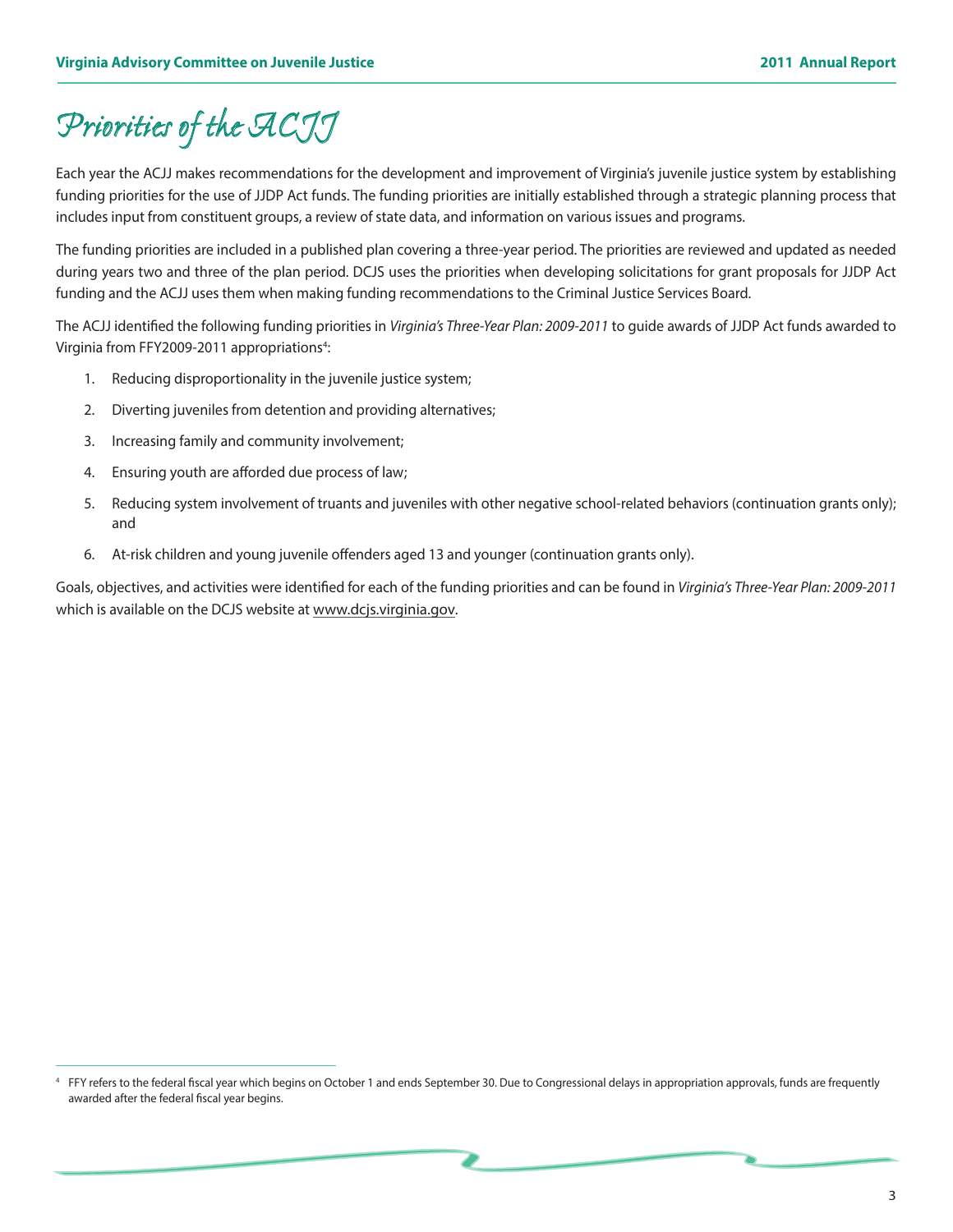### *Federal Funding & Grant Awards*

DCJS receives, manages, and administers federal funds allocated to Virginia under the JJDP Act and through the JABG program, as well as other federal funding streams. The JJDP Act and JABG federal funds Virginia receives have supported a multitude of projects throughout the years. Projects have included delinquency prevention and intervention programs implemented by various local and state agencies, as well as a number of systems improvement projects including training and system assessments.

Federal funding for Virginia through the JJDP Act and JABG program decreased almost 75% between Federal Fiscal Years 1998 and 2011, dropping from almost \$7.6 million in 1998 to \$1.9 million in 2011. [See Appendix A for a year-by-year breakdown by funding stream.]

| Total Juvenile Justice Funds to Virginia *    |             |                            |  |
|-----------------------------------------------|-------------|----------------------------|--|
| <b>Federal Fiscal Year</b>                    | Amount      | Percentage Change Per Year |  |
| 1998                                          | \$7,585,800 | N/A                        |  |
| 1999                                          | \$7,653,799 | $+0.9\%$                   |  |
| 2000                                          | \$7,250,800 | $-5.3%$                    |  |
| 2001                                          | \$7,505,200 | $+3.5%$                    |  |
| 2002                                          | \$6,518,800 | $-13.1%$                   |  |
| 2003                                          | \$4,692,000 | $-28.0%$                   |  |
| 2004                                          | \$2,918,400 | $-37.8%$                   |  |
| 2005                                          | \$2,784,400 | $-4.6%$                    |  |
| 2006                                          | \$2,340,850 | $-15.9%$                   |  |
| 2007                                          | \$2,422,750 | $+3.5%$                    |  |
| 2008                                          | \$2,431,175 | $+0.4%$                    |  |
| 2009                                          | \$2,686,386 | $+10.5%$                   |  |
| 2010                                          | \$2,492,945 | $-7.2%$                    |  |
| 2011                                          | \$1,923,139 | $-22.9%$                   |  |
| Percentage Changes FFY1998 to FFY2011: -74.7% |             |                            |  |
| * Title II, Title V, JABG funds               |             |                            |  |

#### *JJDP Act Funds*

#### *Title II Formula Funds*

Title II of the JJDP Act allocates funds to states by formula, based on the under age 18 youth population. To receive funds, states must be in compliance with the four core requirements of the Act. Since 1994, the ACJJ has restricted grant funding for any locality demonstrating an unjustifiable pattern of compliance violations of the JJDP Act's core requirements. When necessary, a special "compliance improvement" funding category is made available to these localities. To receive compliance improvement funds, a locality is required to establish a corrective action plan, agree to self-report all new violations, and be subject to quarterly on-site compliance monitoring inspections until it demonstrates that no violations have occurred for a full fiscal year.

#### *Title V Funds*

Title V of the JJDP Act provides a source of funds for states to award grants to communities for delinquency prevention and early intervention programming. To receive funds, states must be in compliance with the four core requirements of the JJDP Act, have an approved comprehensive delinquency prevention plan, and provide a cash or in-kind match of at least 50% of the federal dollars awarded.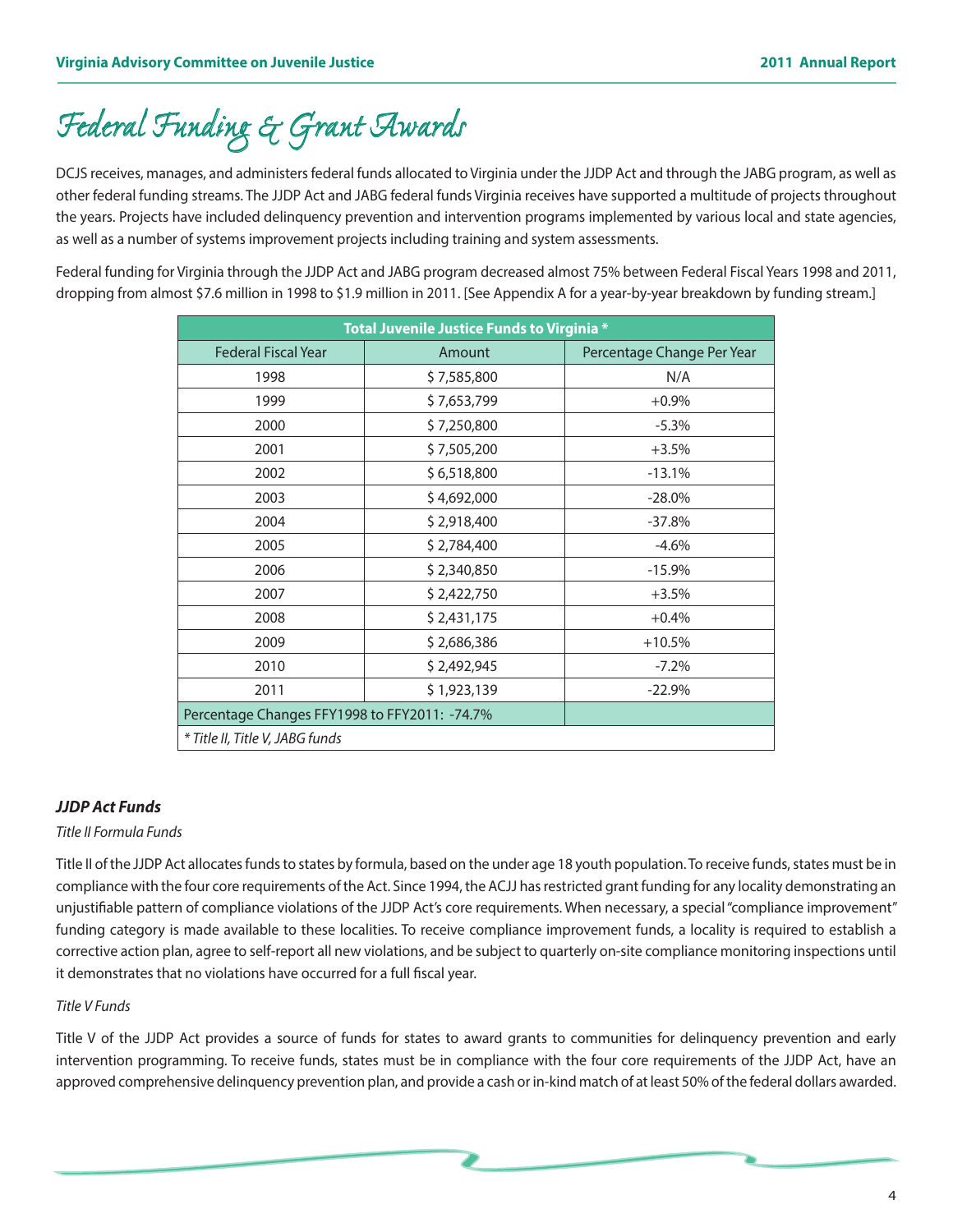#### *Juvenile Accountability Block Grant (JABG) Funds*

The JABG program is designed to promote greater accountability in the juvenile justice system. This funding stream allows states to strengthen policies, programs, and administrative systems that foster the creation of safe communities. The underlying supposition is that young people, their families, and the juvenile justice system must be accountable for improving the quality of life in every community. Like Title II funds, JABG funds are allocated to states based on their youth population under age 18.

States receiving JABG funding must establish a planning body, generally referred to as a Juvenile Crime Enforcement Coalition (JCEC). This role is fulfilled by the ACJJ in Virginia. Localities receiving JABG grants through the state must also establish a JCEC.

JABG funds may be awarded to local units of government or state agencies. Most funds are distributed directly to local units of government through an established formula. In Virginia, remaining funds are used for discretionary grants to state and local agencies.

#### *Grant Awards*

The ACJJ reviews grant proposals submitted in response to solicitations issued by DCJS and makes funding recommendations to the Criminal Justice Services Board for grant projects related to juvenile justice and delinquency prevention. In addition to proposals submitted under Virginia's JJDP Act and JABG funding solicitations, the ACJJ routinely reviews proposals submitted under Virginia's Byrne/Justice Assistance Grant funding solicitations.

A list of specific grant awards made with JJDP Act and JABG funding during FY2011 is included in Appendix B.5

JABG formula grants and grants funded by funding streams other than the JJDP Act or JABG are not included in the listing.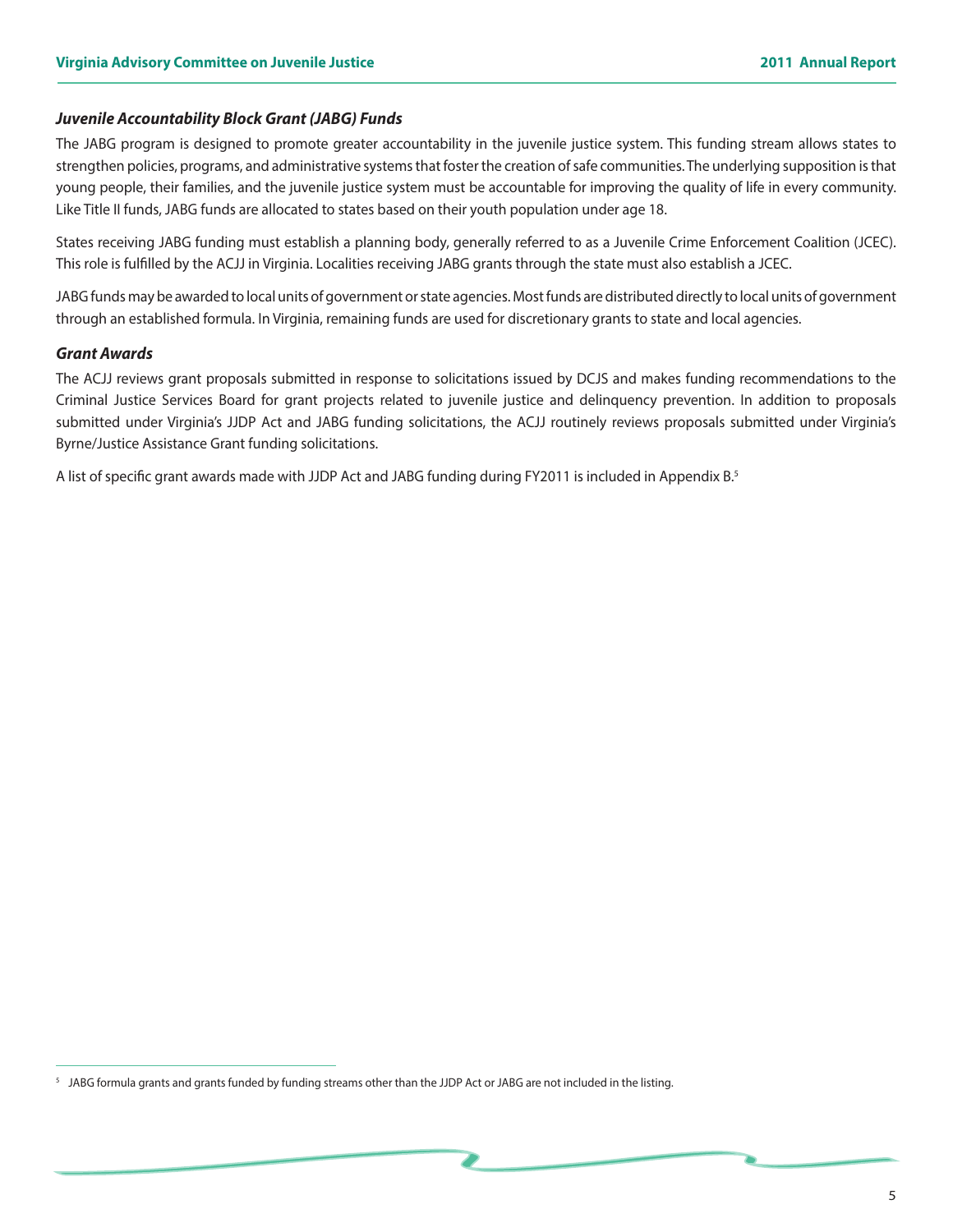### *JJDP Act Core Requirements & Compliance*

As noted earlier in this report, to receive federal funding under the JJDP Act, states are required to comply with four core requirements for youth who become involved in the justice system:

- 1. Deinstitutionalization of status offenders;
- 2. Sight and sound separation of juveniles from adult offenders;
- 3. Removal of juveniles from adult jails and lockups; and
- 4. Addressing disproportionate minority contact.

Based on the JJDP Act, OJJDP establishes compliance standards for each of the four core requirements. If Virginia fails to demonstrate compliance, as defined by federal guidelines, the Title II allotment to the state will be reduced by 20% for each core requirement not being met and spending restrictions will be imposed on the remaining funds.

#### *Virginia's Compliance Monitoring Plan*

Virginia has created a system of record-keeping and on-site inspection for monitoring compliance with the first three core requirements of the Act.6 DCJS is responsible for assessing the Commonwealth's overall level of compliance with the JJDP Act and has designated a compliance monitor who is responsible for this, as well as for providing technical assistance and support to facilities that may securely house or hold juveniles.

Compliance monitoring activities are conducted on a year-round basis. Monitoring includes desk audits and site visits of state and local facilities throughout Virginia that may securely house or hold juveniles. A plan is developed each year that includes on-site inspections of at least one-third of Virginia's secure juvenile detention centers, juvenile correctional centers, jails, lockups, and court holding facilities.<sup>7</sup> Facilities with verified compliance violations are provided individualized technical assistance and training about the core requirements of the JJDP Act. To further enhance the understanding of compliance issues, DCJS maintains information specific to compliance monitoring on its website.

| <b>Facility Type</b>                  | <b>Total in Virginia</b>               | <b>FY2009 Inspections</b> | <b>FY20010 Inspections</b> | <b>FY2011 Inspections</b> |
|---------------------------------------|----------------------------------------|---------------------------|----------------------------|---------------------------|
| <b>Juvenile Detention Centers</b>     | 24                                     | 24 (100%)                 | 24 (100%)                  | 24 (100%)                 |
| Juvenile Correctional Centers         | 7(2009)<br>6 (2010 & 2011)             | 1 (14.3%)                 | 2(33.3%)                   | $2(33.3\%)$               |
| <b>Adult Jails</b>                    | 77                                     | 27 (35.1%)                | 25 (32.5%)                 | 24 (31.2%)                |
| <b>Adult Lock Ups</b>                 | 83 (2009)<br>85 (2010)<br>84 (2011)    | 32 (38.6%)                | 35 (41.2%)                 | 33 (38.9%)                |
| <b>Approved Co-Located Facilities</b> | 6                                      | $6(100\%)$                | $6(100\%)$                 | $6(100\%)$                |
| <b>Court Holding Facilities</b>       | 106 (2009)<br>101 (2010)<br>100 (2011) | 33 (31.1%)                | 30 (29.7%)                 | 32 (32%)                  |
| <b>TOTAL</b>                          | 303 (2009)<br>299 (2010)<br>297 (2011) | 123 (40.6%)               | 122 (40.8%)                | 121 (40.7%)               |

#### *On-Site Inspections for the past three years:*

Compliance with the fourth core requirement, addressing disproportionate minority contact, is based on progress made towards achieving plans specified in Virginia's three-year plan for this element. Intensive on-site monitoring of the fourth core requirement is not part of the monitoring process.

<sup>7</sup> OJJDP requires that each facility identified as part of a state's monitoring universe is inspected once every three years, or 10% of the total annually. DCJS typically exceeds OJJDP minimum requirements and visits 100% of juvenile detention centers annually.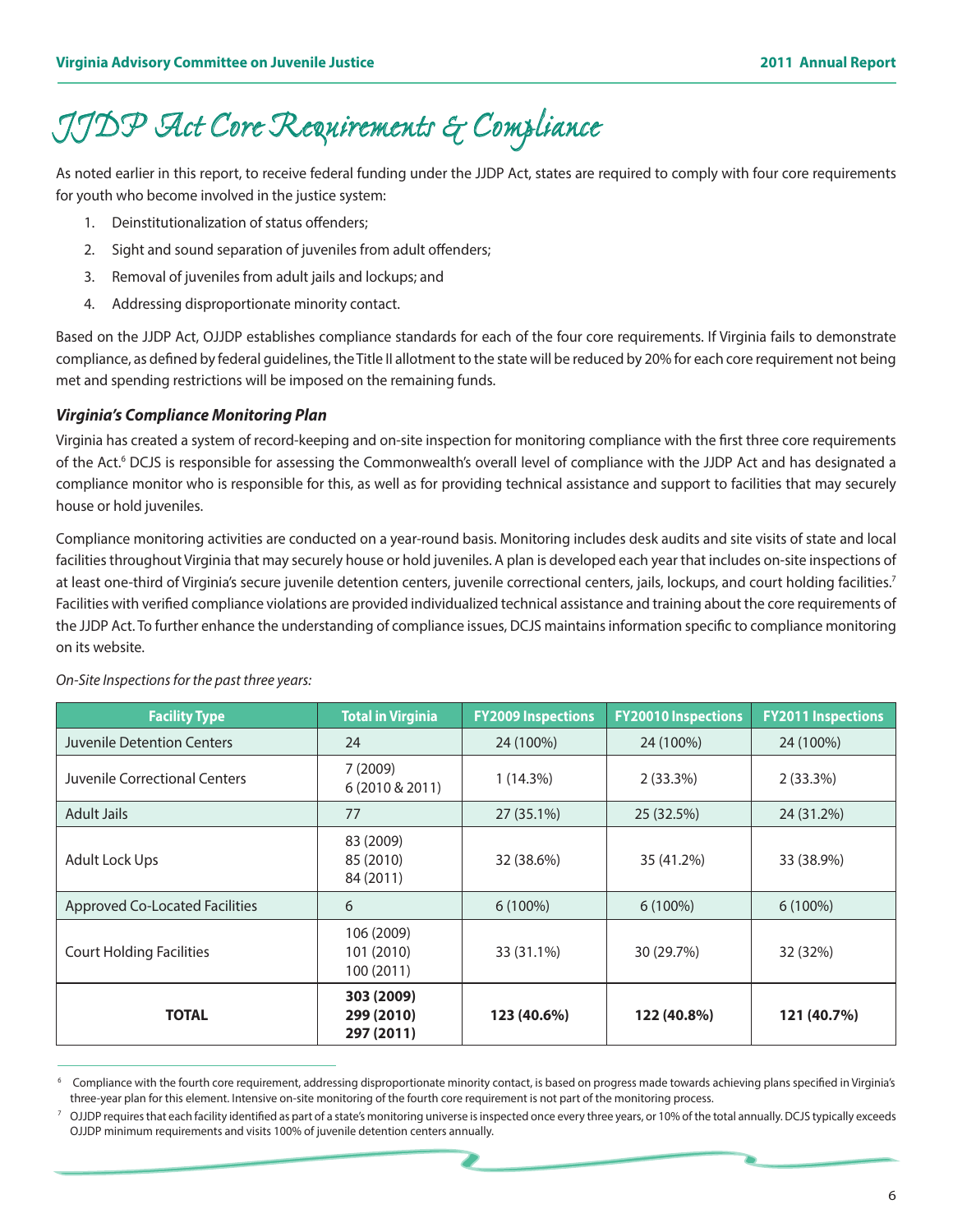#### *Core Requirements & Compliance*

Virginia has been found in compliance with all core requirements of the JJDP Act by the Office of Juvenile Justice and Delinquency Prevention for 2011.

#### *Deinstitutionalization of Status Offenders*

Juveniles charged with, or adjudicated for, conduct that would not be criminal if committed by an adult are referred to as *status offenders.*  Neither status offenders nor non-offenders (such as abused and neglected children) may be placed in secure detention or correctional facilities.<sup>8</sup> Status offenders include, but are not limited to, truants, minors in possession of tobacco, and runaways. Violations of the JJDP Act occur when accused status offenders are held in secure juvenile detention centers for more than 24 hours (excluding weekends and holidays), when adjudicated status offenders are held for any length of time in secure detention centers, or when accused or adjudicated status offenders are held in any adult jail or municipal lockup. Under no circumstances may children be placed in secure detention facilities solely because of abuse, neglect, or alien status.

Despite prohibitions within the *Code of Virginia,* and federal regulations addressing the deinstitutionalization of status offenders and nonoffenders (DSO), occasional violations are recorded. The federal government allows states to have a limited rate of violations and still be found in compliance with the JJDP Act. OJJDP provides states with guidance in determining what constitutes a violation.

*Virginia's compliance with this core requirement for FY2011:*

- In FY2011 there were 40 violations of the DSO core requirement; down from 59 in FY2010.
- Virginia's DSO violation rate was 2.19 in FY2011. This is below the allowable federal non-compliance rate limit and therefore, Virginia is in compliance.

#### *Sight and Sound Separation*

Under the JJDP Act, during the temporary period that a delinquent juvenile may be held in an adult jail or lockup as described later under "Removal of Juveniles from Adult Jails and Lockups", no sight or sound contact is permitted between juvenile and adult inmates. This "separation" provision requires that juveniles not be housed next to adult cells, not share space such as dining halls, recreation areas or other common spaces with adults, or be placed in any circumstance that could expose them to contact with adult inmates, including inmate trustees.

Virginia law further prohibits the placement of a juvenile in any secure adult facility that has not been certified by the Board of Corrections to detain juveniles. In order to be certified, sight and sound separation is required. Facilities exhibiting a pattern of violations are subject to losing their certification to hold juveniles.

In August 2008, OJJDP determined that "no individual who reaches the age of full criminal responsibility only after arrest or conviction will be understood to be an 'adult inmate' within the meaning of the Act until he reaches the maximum age of extended juvenile jurisdiction".<sup>9</sup> This interpretation gives states the flexibility to determine the appropriate confinement option (i.e. juvenile or adult facility; with or without sight and sound contact) for those who reach the age of full criminal responsibility while in custody.

*Virginia's compliance with this core requirement for FY2011:*

• No sight and sound separation violations were found in juvenile detention facilities, juvenile correctional centers, adult jails, or lockups in FY2011 and therefore, Virginia is in compliance.

Under the provisions of the JJDP Act, status offenders who violate a court order, violate the Youth Handgun Safety Act, or have been held under the Interstate Compact on Juveniles may be placed in secure detention or correctional facilities.

<sup>9</sup> Letter from J. Robert Flores, Administrator, OJJDP, August 18, 2008.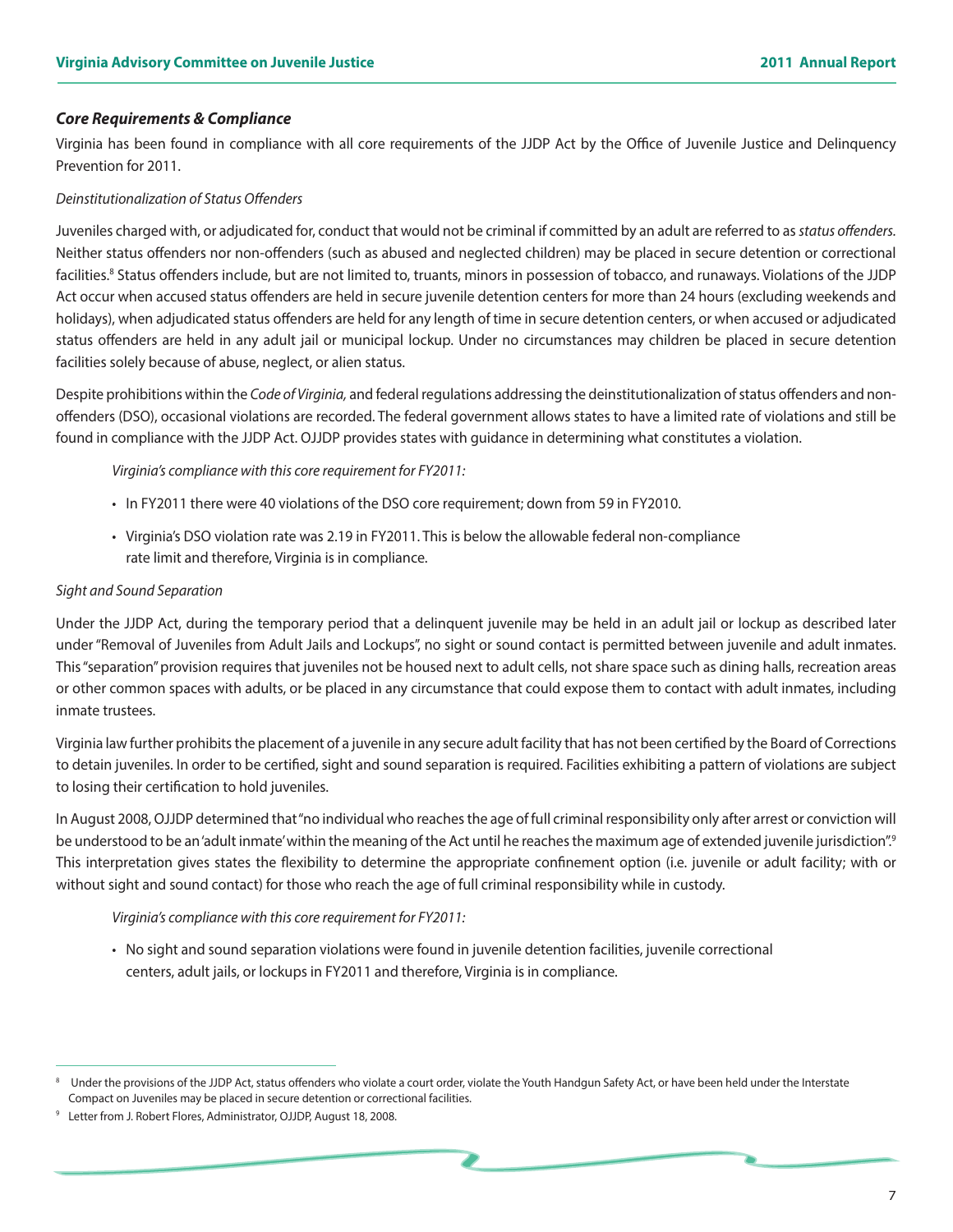#### *Removal of Juveniles from Adult Jails and Lockups*

The JJDP Act specifies that juveniles accused of committing a delinquent act may be held in temporary custody, not to exceed 6 hours, at an adult jail or lockup for purposes of identification, processing, interrogation, transfer to a juvenile facility, court appearance, or release to parents. This federal jail removal exception includes 6-hour time periods both immediately before and after a court appearance, provided that the juvenile has no sight or sound contact with incarcerated adults during this time.10 This provision does not apply to juveniles who are transferred, certified, or waived to circuit court (these juveniles may be held in adult facilities with adults).

In exceptional circumstances, the *Code of Virginia* permits judges to transfer juveniles charged as juveniles posing safety and security threats to another facility, including an adult jail.11 The jail must be certified to hold juveniles and maintain sight and sound separation from the adult population. Currently, the placement of juveniles in adult jails or lock-ups for any reason is rare in Virginia.

Virginia's compliance with this core requirement for FY2011:

- In FY2011 there were 39 violations of this requirement.
- Virginia's rate of jail removal violations per 100,000 was 2.14 in FY2011. This is below the allowable federal non-compliance rate limit and therefore, Virginia is in compliance.

#### *Addressing Disproportionate Minority Contact*

Nationally, as well as in Virginia, minority youth have been disproportionately represented in the juvenile justice system in comparison to their proportions in the general juvenile population. Under the JJDP Act, states must develop and implement plans to address disproportionate minority contact with multi-pronged intervention strategies including juvenile delinquency prevention efforts and system improvements assuring equal treatment of all youth.

Virginia's plan for addressing disproportionate minority contact (DMC) is included in the three-year plan. Monitoring of this core requirement is done through progress reports made to OJJDP regarding the plan's implementation. During the year, several grants were awarded for continuing projects designed to further the understanding of DMC or to help reduce it.

#### *Virginia's compliance with this core requirement for FY2011:*

• DCJS began a statewide DMC assessment process in FY2010 by issuing a request for proposals and selecting an experienced vendor, Developmental Services Group (DSG), to conduct the assessment. In FY2011 DSG worked with DCJS and the Department of Juvenile Justice to begin data collection efforts. Plans were made for FY2012 to hold a kickoff meeting with the three participating localities, hold interviews with local decision makers and juvenile justice workers, and present a report with recommendations to DCJS.

<sup>&</sup>lt;sup>10</sup> The JJDP Act permits extension of this time for juveniles accused of delinquent offenses who are awaiting an initial court appearance in a jail or lockup that is in a rural area or where conditions of safety do not allow for reasonably safe travel (42 U.S.C §5633, sec.223(13B)). Virginia is not approved by OJJDP to use this exception, therefore it cannot be applied to violations.

<sup>11</sup> §16.1-249(E) of the *Code of Virginia.*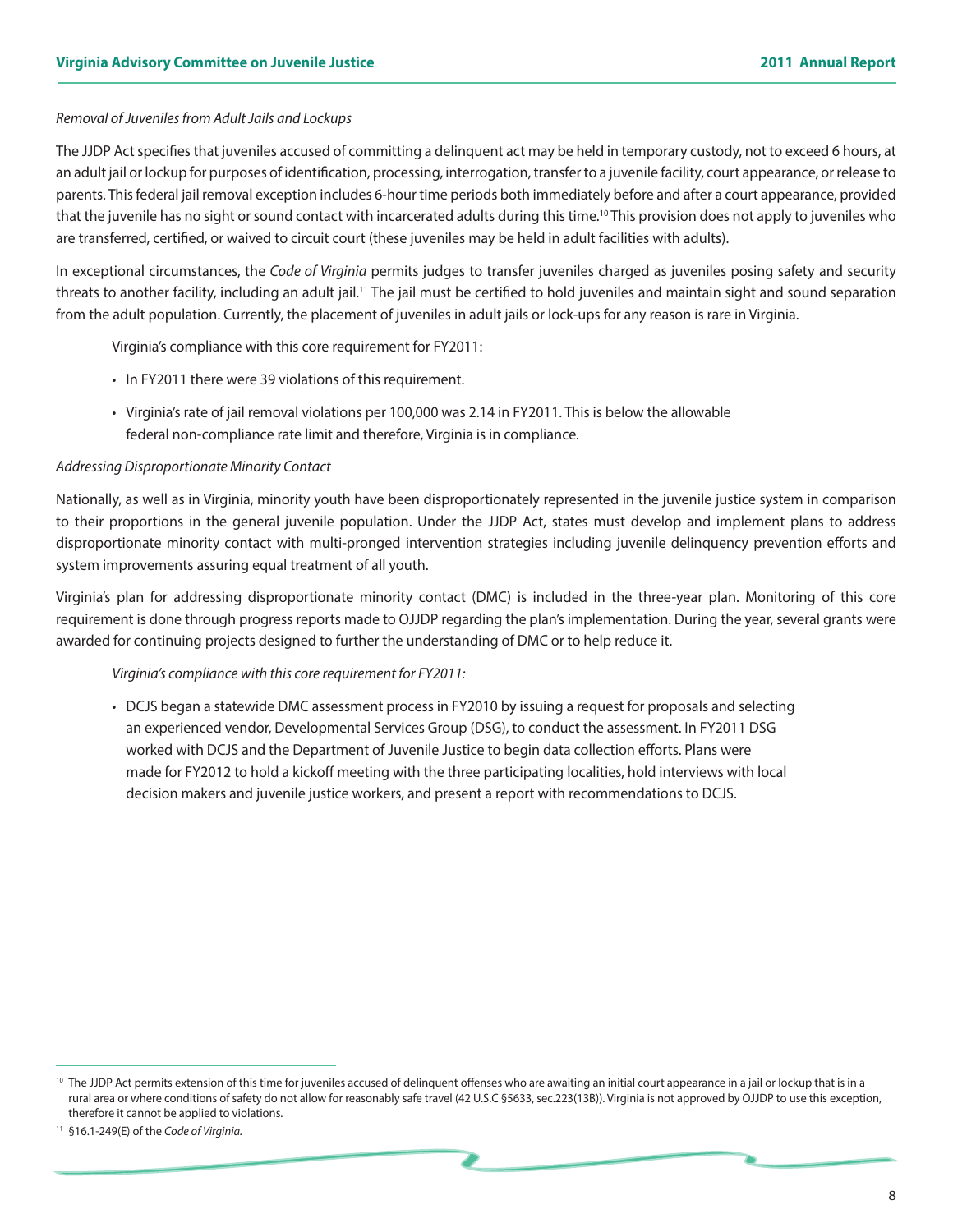*Special Projects of the ACJJ*

#### *Making a Difference in Juvenile Justice*

In 2011, the ACJJ and DCJS co-sponsored a conference on juvenile justice and delinquency prevention. The conference is generally an annual event, however, budget and travel constraints prohibited holding it in 2009 or 2010. The 2011 conference was held June 6-7, 2011 in Williamsburg, Virginia and was attended by approximately 200 professionals from across the state. The conference opened with a general session on the adolescent brain and closed with the inspirational story of Dr. Terry Morris, the Software Integrated Hazard Analysis Manger on NASA's Constellation Program. Breakout sessions covered topics such as bullying, juvenile transfer issues, protecting the rights of juveniles, DMC community collaboration, and reentry.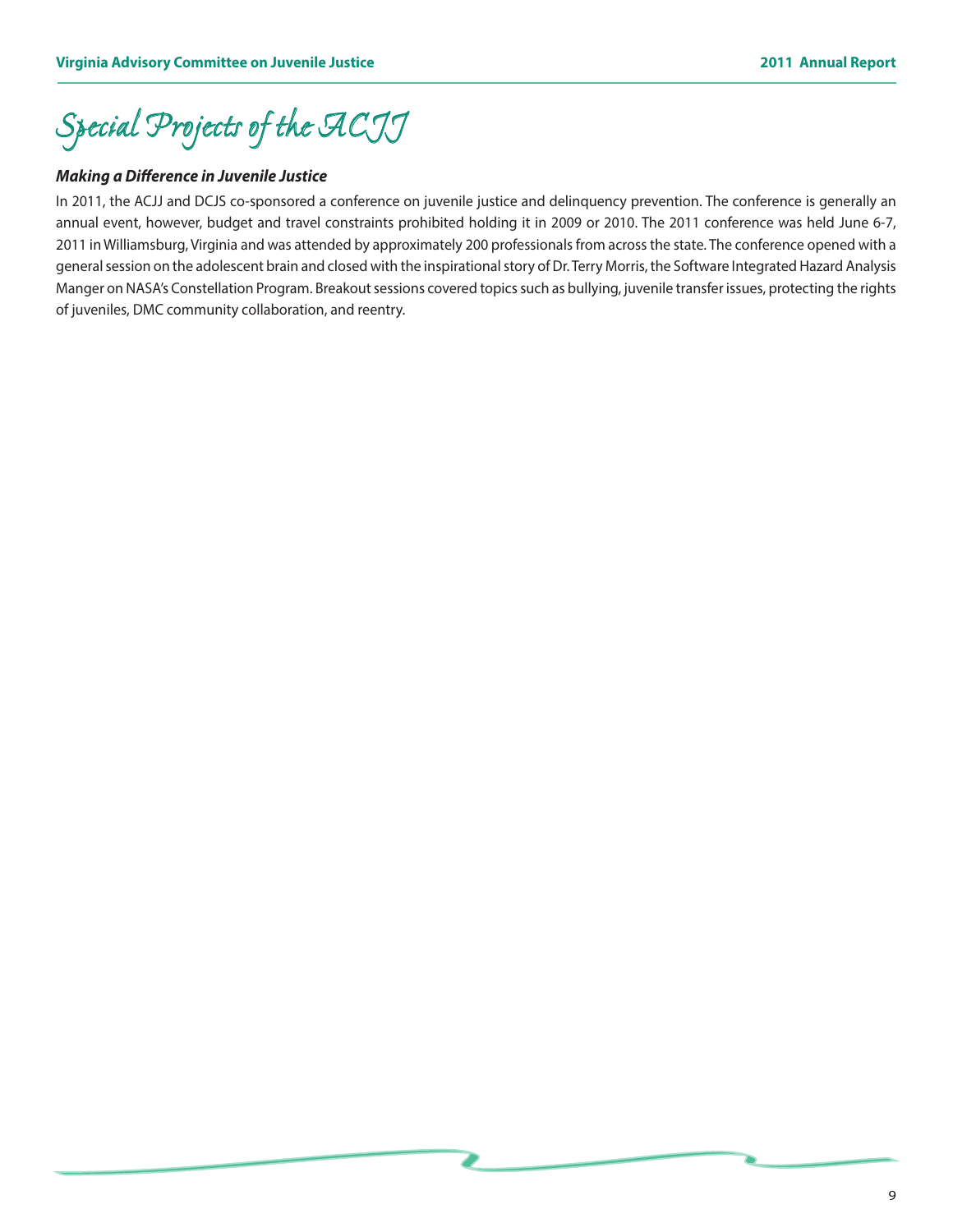*Appendix A*

| Total Juvenile Justice Funds to Virginia *                        |             |                            |
|-------------------------------------------------------------------|-------------|----------------------------|
| <b>Federal Fiscal Year</b>                                        | Amount      | Percentage Change Per Year |
| 1998                                                              | \$7,585,800 | N/A                        |
| 1999                                                              | \$7,653,799 | $+0.9%$                    |
| 2000                                                              | \$7,250,800 | $-5.3%$                    |
| 2001                                                              | \$7,505,200 | $+3.5%$                    |
| 2002                                                              | \$6,518,800 | $-13.1%$                   |
| 2003                                                              | \$4,692,000 | $-28.0%$                   |
| 2004                                                              | \$2,918,400 | $-37.8%$                   |
| 2005                                                              | \$2,784,400 | $-4.6%$                    |
| 2006                                                              | \$2,340,850 | $-15.9%$                   |
| 2007                                                              | \$2,422,750 | $+3.5%$                    |
| 2008                                                              | \$2,431,175 | $+0.4%$                    |
| 2009                                                              | \$2,686,386 | $+10.5%$                   |
| 2010                                                              | \$2,492,945 | $-7.2%$                    |
| 2011                                                              | \$1,923,139 | $-22.9%$                   |
| Percentage Changes Federal Fiscal Years 1998 to 2011:<br>$-74.7%$ |             |                            |
| * Title II, Title V, JABG funds                                   |             |                            |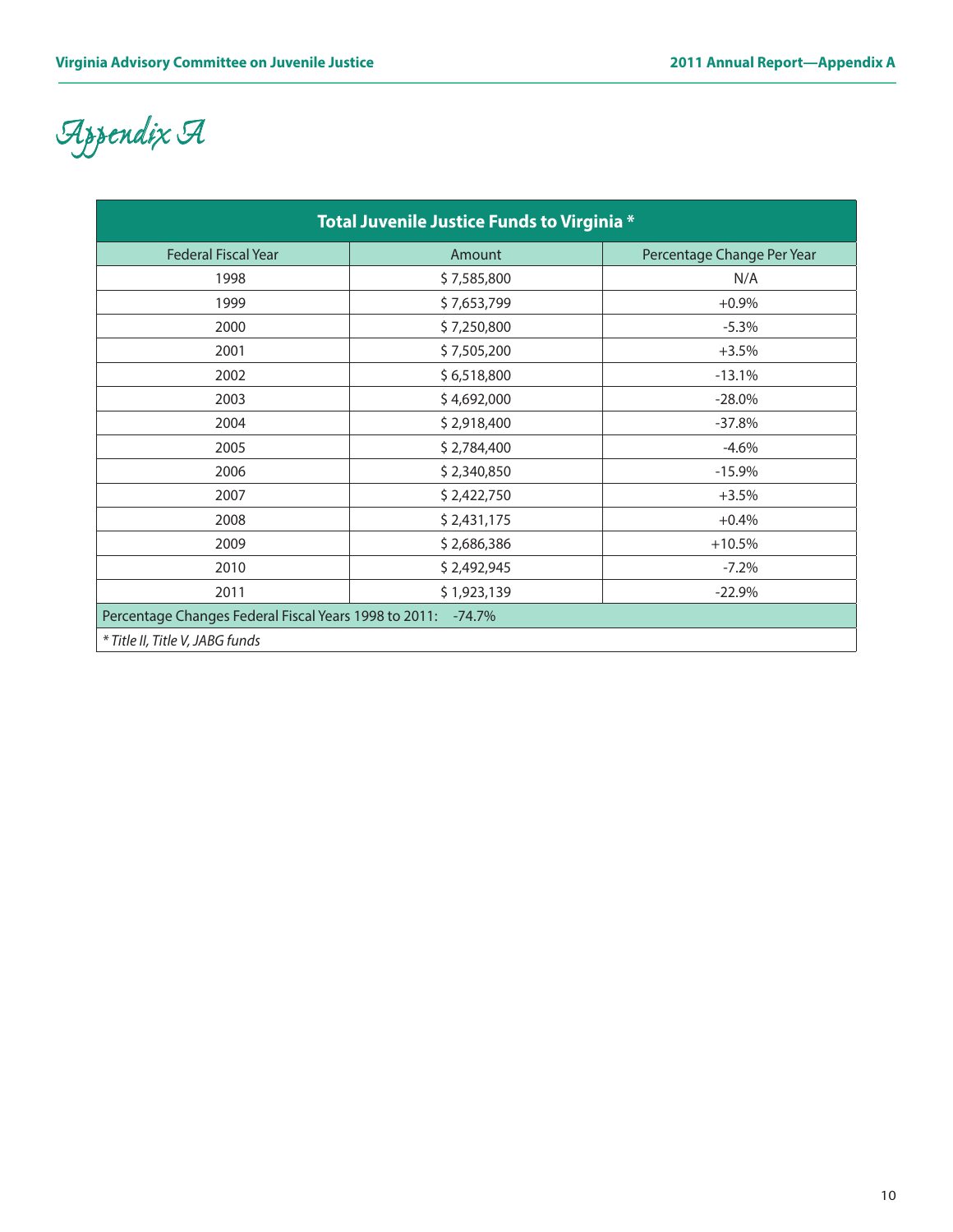| <b>JJDP Act Title II: Formula Grants</b> |             |                            |  |
|------------------------------------------|-------------|----------------------------|--|
| <b>Federal Fiscal Year</b>               | Amount      | Percentage Change Per Year |  |
| 1998                                     | \$2,058,000 | N/A                        |  |
| 1999                                     | \$1,590,599 | $-22.7%$                   |  |
| 2000                                     | \$1,554,000 | $-2.3%$                    |  |
| 2001                                     | \$1,554,000 | $\mathbf 0$                |  |
| 2002                                     | \$1,584,000 | $+1.9%$                    |  |
| 2003                                     | \$1,392,000 | $-12.1%$                   |  |
| 2004                                     | \$1,491,000 | $+7.1%$                    |  |
| 2005                                     | \$1,454,000 | $-2.5%$                    |  |
| 2006                                     | \$1,365,000 | $-6.1%$                    |  |
| 2007                                     | \$1,428,000 | $+4.6%$                    |  |
| 2008                                     | \$1,412,000 | $-1.1%$                    |  |
| 2009                                     | \$1,556,500 | $+10.2%$                   |  |
| 2010                                     | \$1,357,000 | $-12.8%$                   |  |
| 2011                                     | \$1,045,189 | $-23.0%$                   |  |

| JJDP Act Title V: Community Delinquency Prevention |           |                            |  |
|----------------------------------------------------|-----------|----------------------------|--|
| <b>Federal Fiscal Year</b>                         | Amount    | Percentage Change Per Year |  |
| 1998                                               | \$432,000 | N/A                        |  |
| 1999                                               | \$964,000 | $+123.2%$                  |  |
| 2000                                               | \$860,000 | $-10.8\%$                  |  |
| 2001                                               | \$889,000 | $+3.4%$                    |  |
| 2002                                               | \$639,000 | $-28.1%$                   |  |
| 2003                                               | \$0       | $-100%$                    |  |
| 2004                                               | \$333,000 | $+100%$                    |  |
| 2005                                               | \$336,000 | $+0.9\%$                   |  |
| 2006                                               | \$56,250  | $-83.3%$                   |  |
| 2007                                               | \$75,250  | $+33.8%$                   |  |
| 2008                                               | \$58,075  | $-22.8%$                   |  |
| 2009                                               | \$33,486  | $-42.3%$                   |  |
| 2010                                               | \$84,945  | $+153.7%$                  |  |
| 2011                                               | 50,000    | $-41.1%$                   |  |

| <b>Juvenile Accountability Block Grant Program (JABG)</b> |               |                            |  |
|-----------------------------------------------------------|---------------|----------------------------|--|
| <b>Federal Fiscal Year</b>                                | Amount        | Percentage Change Per Year |  |
| 1998                                                      | \$5,095,800   | N/A                        |  |
| 1999                                                      | \$5,099,200   | $+0.1%$                    |  |
| 2000                                                      | \$4,836,800   | $-5.2%$                    |  |
| 2001                                                      | \$5,062,200   | $+4.7%$                    |  |
| 2002                                                      | \$4,295,800   | $-15.1%$                   |  |
| 2003                                                      | \$3,300,000   | $-23.2%$                   |  |
| 2004                                                      | \$1,094,400   | $-66.8%$                   |  |
| 2005                                                      | 994,400       | $-9.1%$                    |  |
| 2006                                                      | 919,600       | $-7.5%$                    |  |
| 2007                                                      | 919,500       | $-0.01%$                   |  |
| 2008                                                      | Ś.<br>961,100 | $+4.5%$                    |  |
| 2009                                                      | \$1,096,400   | $+14.1%$                   |  |
| 2010                                                      | \$1,051,000   | $-4.1%$                    |  |
| 2011                                                      | 827,950<br>Ś. | $-21.2%$                   |  |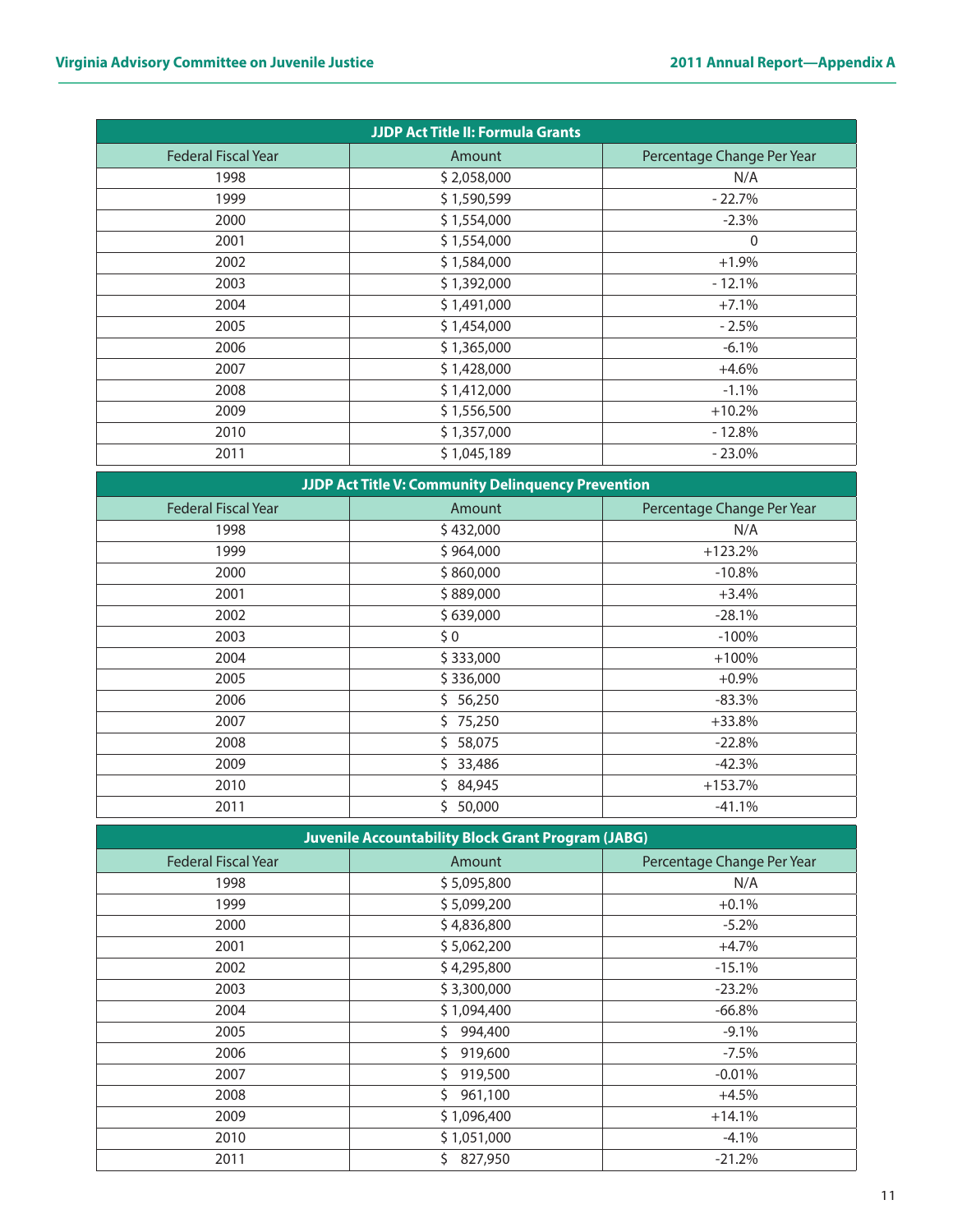# *Appendix B: Grant Awards*

| <b>Intervention Grant Projects</b>                                                 |                                                                          |                                                                                                                                                                                                                                                                                                                                                                                                                       |
|------------------------------------------------------------------------------------|--------------------------------------------------------------------------|-----------------------------------------------------------------------------------------------------------------------------------------------------------------------------------------------------------------------------------------------------------------------------------------------------------------------------------------------------------------------------------------------------------------------|
| Locality or<br><b>State Agency and</b><br>Project Title                            | Federal Funds Awarded,<br><b>Grant Year and</b><br><b>Funding Source</b> | <b>Project Description</b>                                                                                                                                                                                                                                                                                                                                                                                            |
| Albemarle/Charlottesville<br>Family Therapy Program for<br>Juvenile Offenders      | \$25,000<br>5th year<br><b>Title II Funds</b>                            | This program, managed by the Commission on Children and Families, utilizes<br>Family Therapy Program for juvenile offenders between the ages of 11 and 17<br>identified with mental health and/or substance abuse needs by the Juvenile<br>Court, the Family Assessment and Planning Team, and the Truancy Team.                                                                                                      |
| Appalachian Juvenile<br>Commission<br><b>AJC Detention Alternatives</b><br>Program | \$65,000<br>1st Year<br><b>Title II Funds</b>                            | This project sustains the Detention Alternatives Program serving the<br>youth of southwest Virginia. The program offers diversion services which<br>keep juveniles out of the secure detention facility whenever possible and<br>appropriate.                                                                                                                                                                         |
| Campbell<br><b>Parent Child Nurturing</b><br><b>Classes for CHINS Families</b>     | \$14,450<br>4th year<br><b>Title II Funds</b>                            | This project provides a series of parenting classes for families who come<br>before the court on CHINS petitions. Classes accommodate up to 36 families<br>annually and are provided by the Alliance for Families and Children.                                                                                                                                                                                       |
| Charlottesville<br><b>CASASTART Truancy</b><br><b>Prevention Program</b>           | \$65,000<br>1st year<br><b>Title II Funds</b>                            | This project sustains the evidence-based CASASTART Truancy Prevention<br>Program which diverts youth from the juvenile justice system. The project is<br>a collaborative effort between the 16th District Court Service Unit, the Family<br>Assessment Planning Team, Albemarle County Schools, and Charlottesville<br>City Schools.                                                                                  |
| Danville-Pittsylvania<br><b>Community Services</b><br><b>Reconnection Program</b>  | \$74,452<br>1st Year<br>Title II                                         | This project provides a comprehensive Aftercare/Reentry Program for juvenile<br>offenders who have spent 30 or more days institutionalized in a juvenile<br>correctional facility, detention home, or residential care.                                                                                                                                                                                               |
| <b>Fairfax County</b><br><b>Evening Reporting Center</b>                           | \$24,902<br>5th year<br><b>Title II Funds</b>                            | This project establishes an evening reporting center for youth who might<br>otherwise be detained pending court action for violations or crimes<br>committed while on probation. The program, operated by the Juvenile &<br>Domestic Relations Court, provides highly structured and well supervised<br>group activities to develop skills supporting pro-social behaviors. Community<br>service is also a component. |
| Fredericksburg<br>Rappahannock Region<br>Aftercare System                          | \$41,250<br>4th year<br><b>Title II Funds</b>                            | This project provides a comprehensive aftercare program for both the<br>Rappahannock Regional Juvenile Center and the Chaplin Youth Center. This<br>program provides youth with aftercare-specific case management services<br>using Phoenix's Returning Home Program, vocational assessment and job<br>readiness training, employment assistance, and intensive job coaching upon<br>becoming employed.              |
| Henrico<br>Home-Based Services                                                     | \$65,000<br>1st Year<br>Title II Funds                                   | This project sustains the Home-Based Services program operating out of the<br>James River Juvenile Detention Center. The program facilitates the return<br>of post-dispositional graduates to their community by fostering family<br>involvement and utilizing community resources.                                                                                                                                   |
| <b>Lee</b><br><b>Detention Alternatives</b><br>Program                             | \$15,678<br>5th year<br>Title II Funds                                   | This project expands the Detention Alternatives Program of the Appalachian<br>Juvenile Commission for court-ordered youth in Lee, Scott and Wise Counties<br>and the City of Norton. The program makes direct contact with juveniles<br>during the week and on weekends at their homes, schools, and in the<br>community to monitor their compliance with orders of the court.                                        |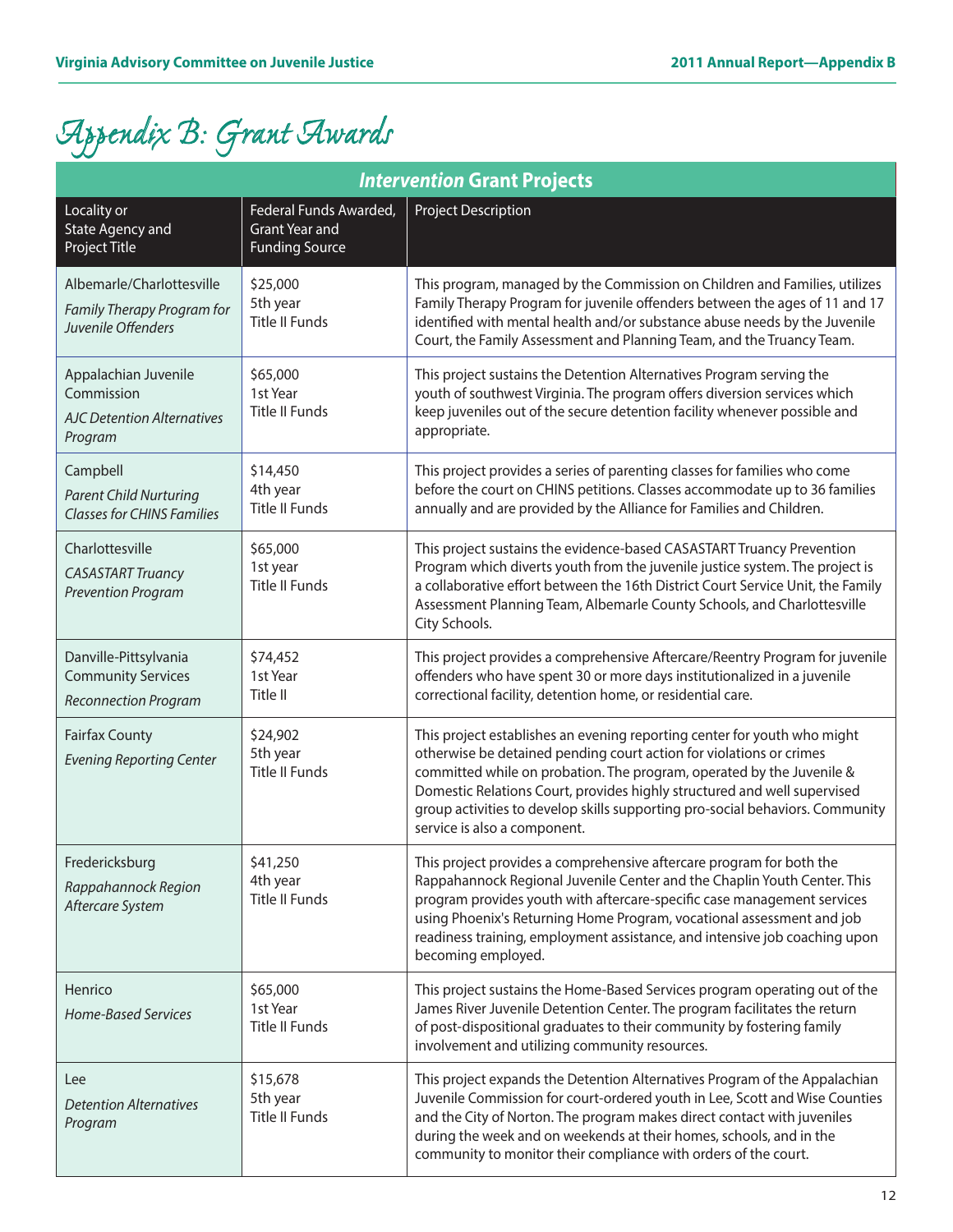| <b>Intervention Grant Projects</b>                                                                                                        |                                                                          |                                                                                                                                                                                                                                                                                                                                                                                                                                                                                                                                                                                                                                                                                                                                             |
|-------------------------------------------------------------------------------------------------------------------------------------------|--------------------------------------------------------------------------|---------------------------------------------------------------------------------------------------------------------------------------------------------------------------------------------------------------------------------------------------------------------------------------------------------------------------------------------------------------------------------------------------------------------------------------------------------------------------------------------------------------------------------------------------------------------------------------------------------------------------------------------------------------------------------------------------------------------------------------------|
| Locality or<br><b>State Agency and</b><br><b>Project Title</b>                                                                            | Federal Funds Awarded,<br><b>Grant Year and</b><br><b>Funding Source</b> | <b>Project Description</b>                                                                                                                                                                                                                                                                                                                                                                                                                                                                                                                                                                                                                                                                                                                  |
| Middle Peninsula-Northern<br><b>Neck CSB</b><br>Center of Excellence -<br>Parenting with Love and<br>Limits Program                       | \$75,000<br>1st Year<br><b>Title II Funds</b>                            | This project implements Parenting with Love and Limits (PLL), an evidence-<br>based program that integrates group and family therapy into one system<br>of care for adolescents. Parents and teens learn specific skills in group<br>therapy, then meet in individual family therapy to practice the new skills.<br>The integrated approach enables parents to transfer the new skills to real-life<br>situations. The parent education and group therapy program lasts 6 weeks<br>with 4 or more individual "coaching" (family therapy) sessions. PLL is designed<br>for youth ages 10-18 with extreme emotional or behavioral problems.<br>Families and youth will be referred by the Court Service Unit.                                 |
| Norfolk<br><b>DMC</b>                                                                                                                     | \$95,080<br>2nd year (FY10<br>extension)<br><b>Title II Funds</b>        | This project is an Evening Reporting Center, implemented to reduce<br>disproportionality by providing alternative community-based services to<br>low risk youth on probation who commit technical violations and other<br>delinquent acts. Youth who enter the program are assigned a mentor to assist<br>in achieving goals and transitioning back to the community. Parents and<br>probation officers are included in the services to ensure a comprehensive<br>intervention.                                                                                                                                                                                                                                                             |
| Petersburg<br><b>DMC</b>                                                                                                                  | \$51,004<br>2nd year<br><b>Title II Funds</b>                            | This project is a collaboration between the Court Service Unit (CSU) and<br>Virginia State University (VSU) to provide mentoring services to chronically<br>truant youth. The mentors are VSU students who volunteer to meet classroom<br>requirements. Mentors are assigned a youth between the ages of 10-15 yrs<br>who are before intake or are on supervised probation for truancy or child in<br>need of services (CHINS) complaints.                                                                                                                                                                                                                                                                                                  |
| <b>Richmond City</b><br><b>Evening Reporting Center:</b><br>Reducing Recidivism and<br><b>Increasing Detention</b><br><b>Alternatives</b> | \$31,973<br>4th year<br><b>Title II Funds</b>                            | This project implements the Boys and Girls Club - Gang Prevention through<br>Targeted Outreach Program in an Evening Reporting Center (ERC). The ERC,<br>operated by Richmond Justice Services, is a non-residential community-based<br>program offering structured programming and supervision as an alternative<br>to pre dispositional secure detention and as a post dispositional graduated<br>sanction. The ERC will target youth, ages 13-17, involved in the juvenile justice<br>system who are either in violation of the conditions of supervision and at risk<br>of being charged with a probation violation, or who are before the court pre-<br>dispositionally and without such services would likely be placed in detention. |
| <b>Richmond City</b><br>Richmond Juvenile<br>Detention/Post-<br><b>Dispositional Program</b>                                              | \$75,000<br>1st Year<br>Title II                                         | This project will implement a post-dispositional program in the Richmond<br>Juvenile Detention Center (RJDC) by: 1) conducting a social climate survey<br>in RJDC and developing baseline information; 2) training staff on utilizing<br>Cognitive Behavioral Training and Rational Behavioral Training models; and<br>3) identifying youth who are having difficulty coping because of trauma and<br>training staff to identify signs of PTSD and other symptoms of stress and<br>develop strategies and treatment plans.                                                                                                                                                                                                                  |
| Roanoke City<br>Project Back on Track                                                                                                     | \$74,624<br>1st year<br><b>Title II Funds</b>                            | This project implements Project Back on Track, an evidence-based after<br>school program model designed to reduce youth crime and substance abuse,<br>as well as to address the problem of disproportionate minority contact.<br>Project Back on Track uses counseling (individual, group, and family), parent<br>education, psycho-educational life skills, and service learning to reduce<br>substance abuse and criminal behaviors of juveniles who are referred by<br>the courts. In year 1, at least 50 youth ages 12-17, with a minimum of 67%<br>African-American will be engaged.                                                                                                                                                   |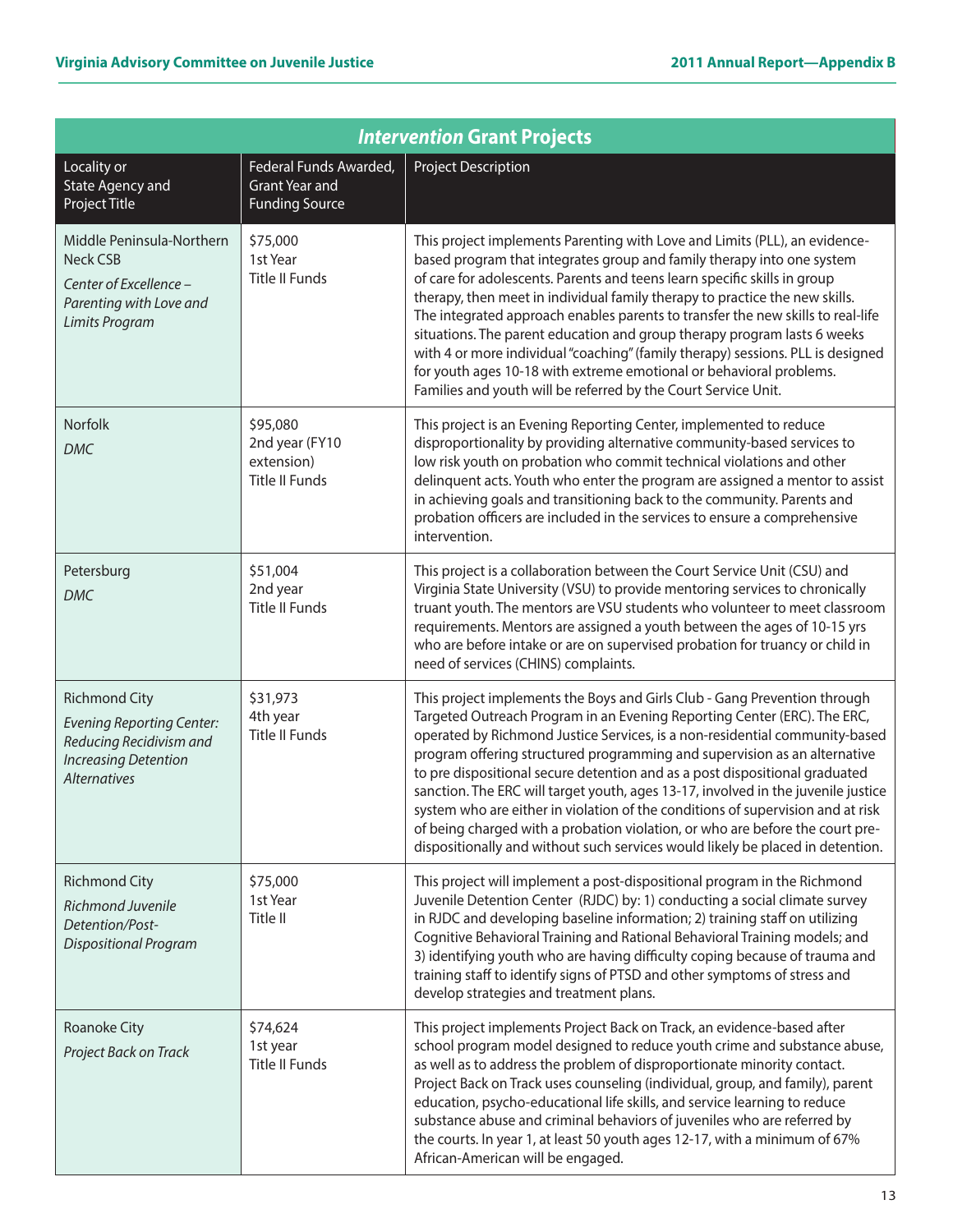| <b>Intervention Grant Projects</b>                                                                                                                |                                                                          |                                                                                                                                                                                                                                                                                                                                                 |  |
|---------------------------------------------------------------------------------------------------------------------------------------------------|--------------------------------------------------------------------------|-------------------------------------------------------------------------------------------------------------------------------------------------------------------------------------------------------------------------------------------------------------------------------------------------------------------------------------------------|--|
| Locality or<br><b>State Agency and</b><br>Project Title                                                                                           | Federal Funds Awarded,<br><b>Grant Year and</b><br><b>Funding Source</b> | <b>Project Description</b>                                                                                                                                                                                                                                                                                                                      |  |
| Spotsylvania<br><b>School-Based Probation</b><br>Program                                                                                          | \$27,500<br>5th year<br><b>Title II Funds</b>                            | This project provides a probation officer through the Court Service Unit<br>in a high school in both Spotsylvania and Stafford Counties for court-<br>ordered youth. The probation officer seeks to accomplish program goals by<br>monitoring the youth's attendance and behavior through daily contact with<br>school personnel.               |  |
| Wise<br><b>Strengthening Families</b><br>Program                                                                                                  | \$16,250<br>5th year<br><b>Title II Funds</b>                            | This project serves young truants who reside in Wise County and the City<br>of Norton. This program, administered by the Lonesome Pine Office on<br>Youth, improves parenting skills and reduces delinquent behaviors while<br>strengthening family bonds.                                                                                      |  |
| Virginia Department of<br><b>Correctional Education</b><br><b>Successful Transitioning</b><br>with Life Skills and<br><b>Employability Skills</b> | \$24,030<br>4th year<br><b>JABG Funds</b>                                | This project provides the necessary skills through the Department of<br>Correctional Education for older incarcerated youth to make a seamless<br>transition back into the community to become responsible, productive, tax<br>paying members of the community.                                                                                 |  |
| Virginia Department of<br>Juvenile Justice<br>Sustainability of JDAI<br>Coordinators                                                              | \$64,704<br>1st Year<br><b>Title II Funds</b>                            | This project sustains Juvenile Detention Alternative Initiative (JDAI)<br>coordinator positions in the City of Virginia Beach and Loudoun County. As<br>a result of budget constraints, the Annie E. Casey Foundation funding the<br>positions has been reduced. These positions have been proven effective in<br>other Virginia jurisdictions. |  |
| Virginia Department of<br>Juvenile Justice<br><b>Work/Education Release</b><br>Program                                                            | \$64,600<br>1st Year<br><b>Title II Funds</b>                            | This project sustains the Work/Education Release Program (WERP) which<br>affords male and female residents in juvenile correctional centers the<br>opportunity for successful transition back into the community by providing<br>employment skills, job placement in the community, college courses, and life<br>skills training.               |  |

*NOTE: This list represents grants awarded during the period of July 1, 2010 through June 30, 2011. The actual grant period may vary and be for a calendar year, a federal fiscal year (October 1-September 30), or a state fiscal year, including for the year starting July 1, 2011 (July 1-June 30). JABG formula grants and Byrne/JAG grants are not included.*

| <b>Prevention Grant Projects</b>                                                    |                                                          |                                                                                                                                                                                                                                                                                                                                                                        |
|-------------------------------------------------------------------------------------|----------------------------------------------------------|------------------------------------------------------------------------------------------------------------------------------------------------------------------------------------------------------------------------------------------------------------------------------------------------------------------------------------------------------------------------|
| Locality or<br>State Agency and<br>Project Title                                    | Federal Funds Awarded,<br>Grant Year & Funding<br>Source | <b>Project Description</b>                                                                                                                                                                                                                                                                                                                                             |
| Charlottesville<br><b>Teens GIVE Service</b><br>Learning and Life Skills<br>Program | \$65,000<br>1st year<br>Title II Funds                   | This project sustains the award winning Teens GIVE Program of Community<br>Attention to prevent delinquent behavior by engaging at-risk youth in<br>meaningful service learning activities that will help the youth make positive<br>changes in their lives and develop skills that will increase their opportunities for<br>becoming healthy and productive citizens. |

*NOTE: This list represents grants awarded during the period of July 1, 2010 through June 30, 2011. The actual grant period may vary and be for a calendar year, a federal fiscal year (October 1-September 30), or a state fiscal year, including for the year starting July 1, 2011 (July 1-June 30). JABG formula grants and Byrne/JAG grants are not included.*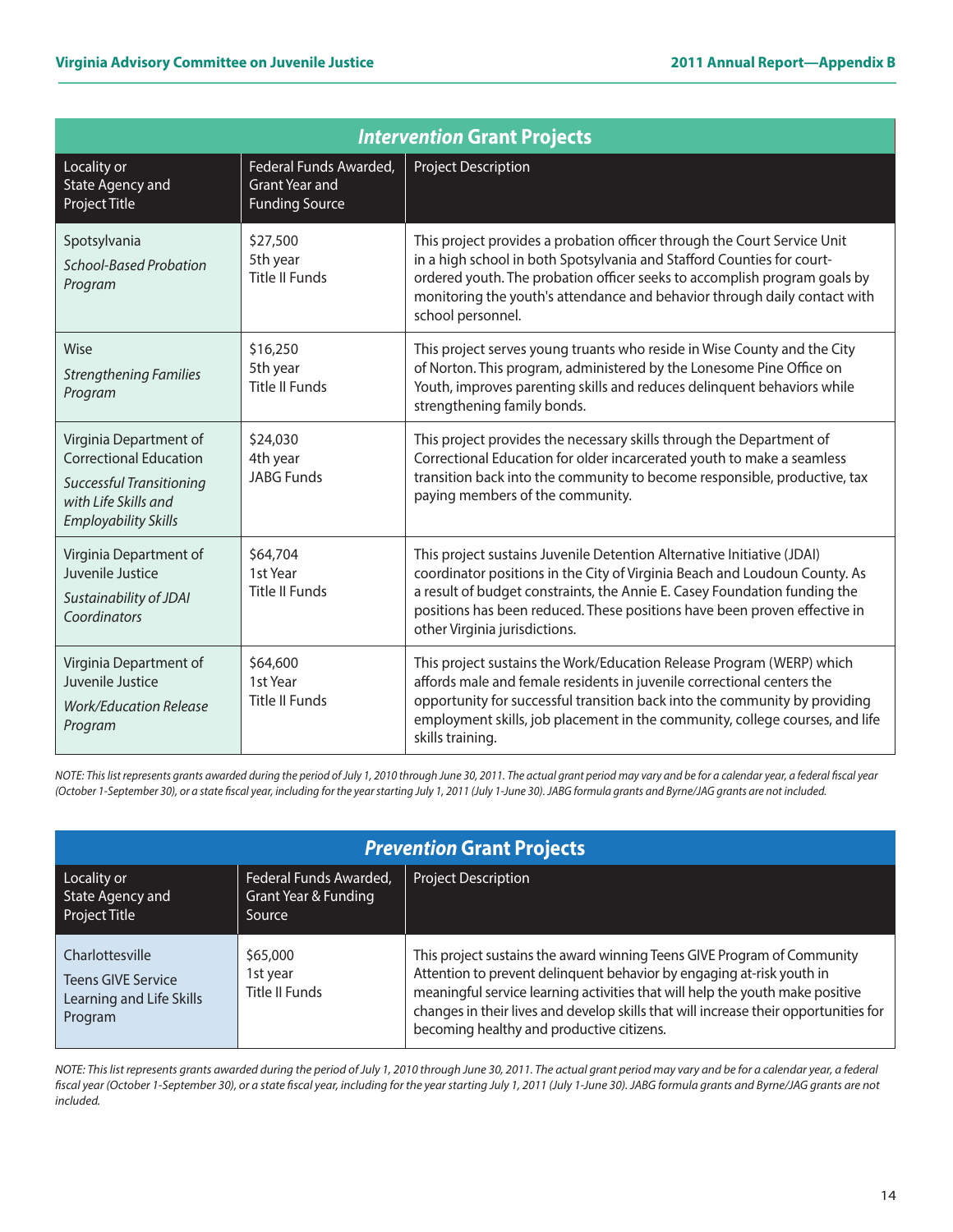| <b>Systems Improvement Grant Projects</b>                                                      |                                                          |                                                                                                                                                                                                                                                                                                                                                                                                                                                                                                                                                         |  |
|------------------------------------------------------------------------------------------------|----------------------------------------------------------|---------------------------------------------------------------------------------------------------------------------------------------------------------------------------------------------------------------------------------------------------------------------------------------------------------------------------------------------------------------------------------------------------------------------------------------------------------------------------------------------------------------------------------------------------------|--|
| Locality or<br><b>State Agency and</b><br>Project Title                                        | Federal Funds Awarded,<br>Grant Year & Funding<br>Source | Project Description                                                                                                                                                                                                                                                                                                                                                                                                                                                                                                                                     |  |
| <b>Fairfax County</b><br><b>DMC</b>                                                            | \$65,000<br>3rd year<br><b>Title II Funds</b>            | This project is a collaboration between the Court Service Unit (CSU), the<br>County Executive's office and the Center for the Study of Social Policy to<br>identify and remedy the organizational and structural components of racial<br>disproportionality and disparity in the juvenile justice system and other<br>systems that interact with the JJ system. An analysis is being conducted to<br>review policies, procedures, and practices. The grant is also being used to<br>train front line staff and others who have an impact on the system. |  |
| <b>Richmond City</b><br><b>Evaluation of GILS</b>                                              | \$33,750<br>2nd year<br><b>JABG Funds</b>                | This project supports a comprehensive evaluation of the local juvenile<br>offender case management and service delivery system known as GILS.                                                                                                                                                                                                                                                                                                                                                                                                           |  |
| University of Virginia<br><b>Restoring Youths</b><br>Adjudicated Incompetent<br>to Stand Trial | \$101,173<br>4th year<br><b>JABG Funds</b>               | This project supports the University of Virginia's evaluation of the efficacy,<br>efficiency, and cost effectiveness of the Virginia Juvenile Competence<br>Program to: inform future development and enhance its ultimate<br>dissemination to other state communities; enhance the quality of the<br>instruction now available to youth being offered restoration services through<br>the development of new interactive tools; create and implement the design<br>of restoration program packages with all relevant training materials.               |  |
| Virginia Beach<br><b>Systems Change</b><br>Coordinator                                         | \$43,820<br>2nd year<br><b>JABG Funds</b>                | This project provides a part-time Systems Change Coordinator to assist with<br>the internal aspects of systems change within the Virginia Beach Court Service<br>Unit. Five specific target areas to be addressed by the Coordinator include:<br>education and training; alternatives to detention; appropriate linkages to<br>services; substance abuse and mental health assessments; and length of stay<br>in secure detention.                                                                                                                      |  |
| Virginia Department of<br>Juvenile Justice<br>Implementation of YASI                           | \$44,999<br>2nd year<br><b>JABG Funds</b>                | This project continues the Department of Juvenile Justice's (DJJ)<br>implementation of the YASI, a validated risk/needs/ protective factors tool<br>that reflects best practices in juvenile justice, by providing training in the<br>administration and application of the tool for six Court Service Units (CSUs).<br>DJJ has already conducted training for most CSUs and intends to utilize the<br>YASI as the sole risk/needs assessment tool once all CSUs have been trained.                                                                     |  |

*NOTE: This list represents grants awarded during the period of July 1, 2010 through June 30, 2011. The actual grant period may vary and be for a calendar year, a federal fiscal year (October 1-September 30), or a state fiscal year, including for the year starting July 1, 2011 (July 1-June 30). JABG formula grants and Byrne/JAG grants are not included.*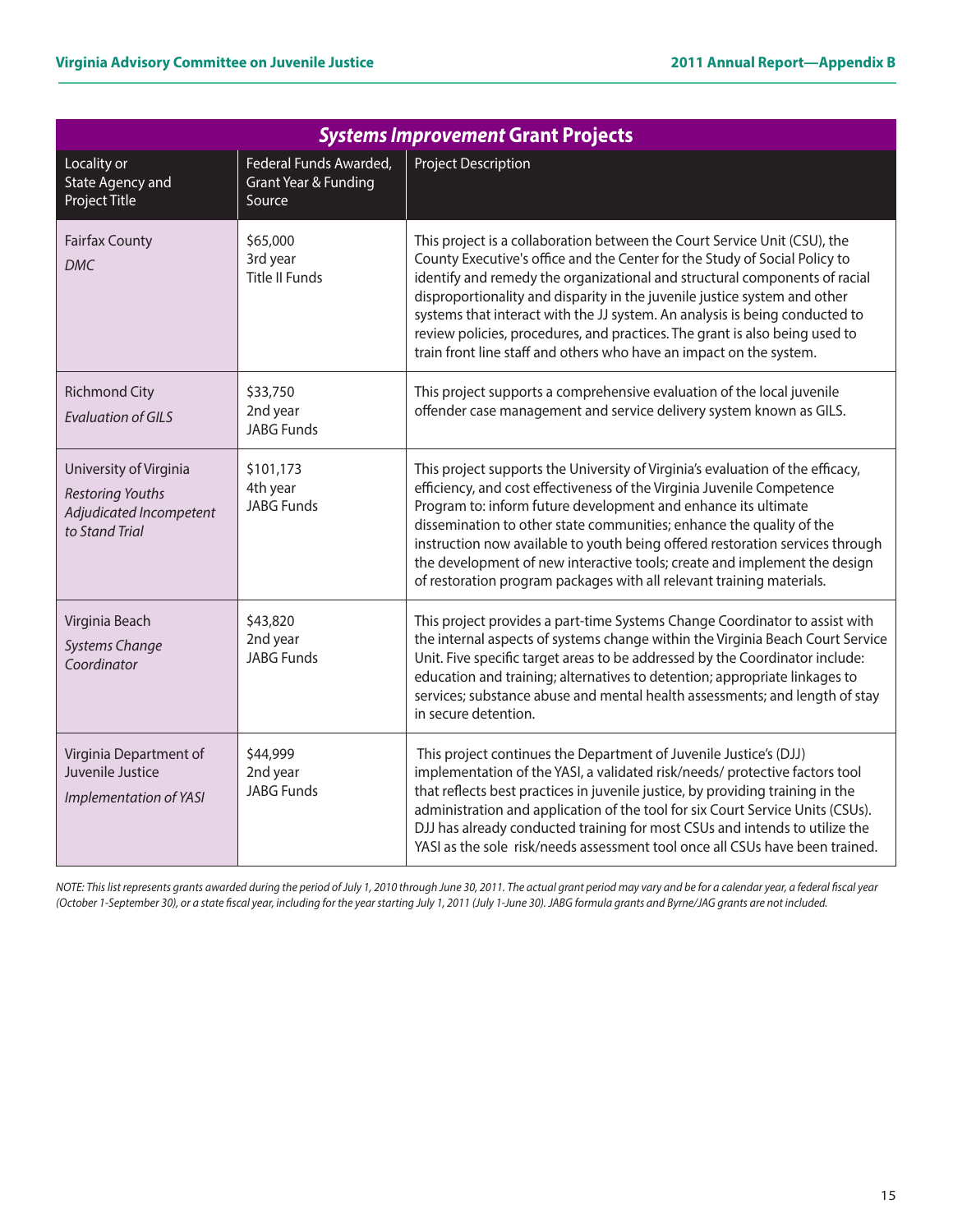Past reports of the ACJJ, Virginia's Three-Year Plan 2009-2011, and information about grant programs managed and administered by DCJS are available on the agency web site at [www.dcjs.virginia.gov](http://www.dcjs.virginia.gov).

Preparation and distribution of this document was funded by grant #2011-JF-FX-0023 from the U.S. Department of Justice, Office of Juvenile Justice and Delinquency Prevention